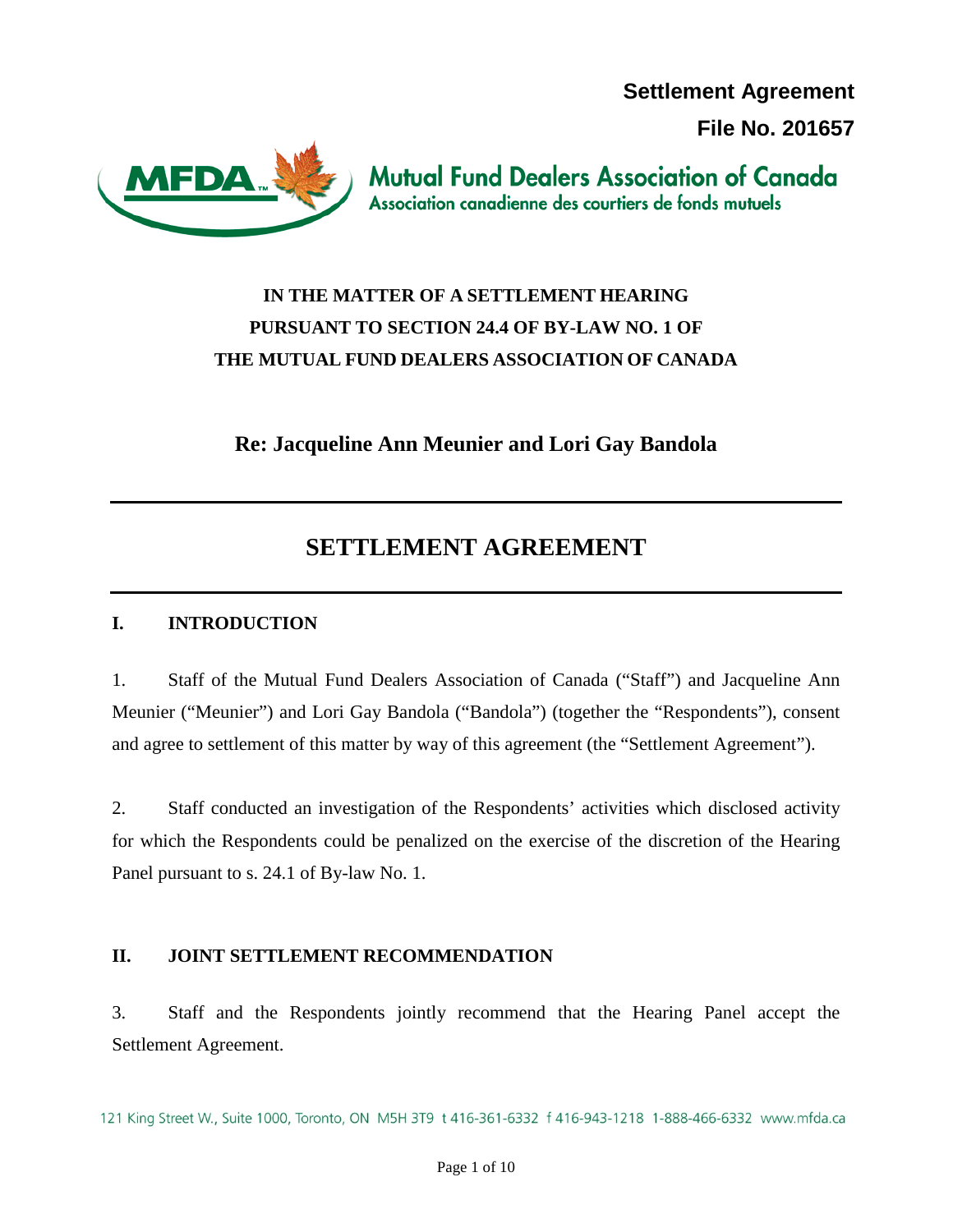### 4. Meunier admits that:

- a) on or about October 19, 2011, she altered and used to process a transaction, one client account form by altering information on the client account form without having the client initial the alteration, contrary to MFDA Rule 2.1.1; and
- b) between May 8, 2012 and September 2, 2014, she, or her assistant for whom she was responsible, obtained, possessed and used to process transactions, 29 presigned account forms in respect of 20 clients, contrary to MFDA Rule 2.1.1.

5. Bandola admits that between February 3, 2014 and November 18, 2014, she obtained, possessed and used to process transactions, 17 pre-signed account forms in respect of 10 clients, contrary to MFDA Rule 2.1.1.

- 6. Staff and the Respondents agree and consent to the following terms of settlement:
	- a) Meunier shall pay a fine in the amount of \$8,500 upon acceptance of this Settlement Agreement, pursuant to section 24.1.1(b) of By-law No. 1;
	- b) Bandola shall pay a fine in the amount of \$5,000, pursuant to section 24.1.1(b) of By-law No. 1, payable as follows:
		- i. \$3,000 upon acceptance of this Settlement Agreement;
		- ii. \$1,000 by no later than three months from the date of the settlement hearing; and
		- iii. \$1,000 by no later than six months from the date of the settlement hearing;
	- c) the Respondents shall jointly pay costs in the amount of \$2,500, pursuant to section 24.2 of By-law No. 1;
	- d) the Respondents shall in the future comply with MFDA Rule 2.1.1; and
	- e) the Respondents will attend in person on the date set for the Settlement Hearing.

7. Staff and the Respondents agree to the settlement on the basis of the facts set out in Part III herein and consent to the making of an Order in the form attached as Schedule "A".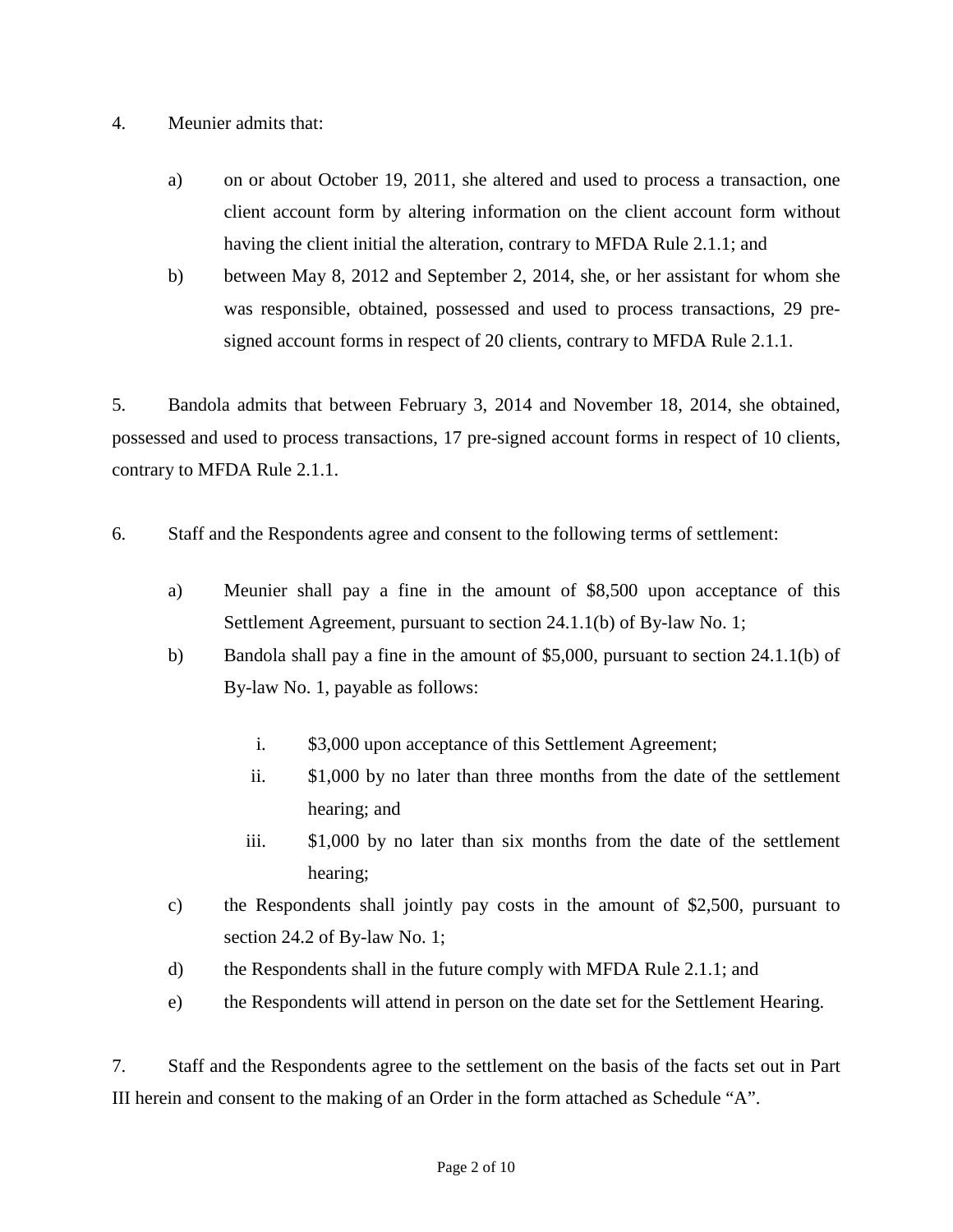#### **III. AGREED FACTS**

#### **Registration History**

8. Since March 3, 2010, Meunier has been registered in Alberta as a mutual fund dealing representative with Sun Life Financial Investment Services (Canada) Inc. ("Sun Life"), a Member of the MFDA.

9. From August 2010 to June 2013, Bandola worked as an assistant to Meunier. In July 2013, Bandola became registered as an Approved Person with Sun Life, and worked as a registered assistant to Meunier.

10. At all material times, Meunier and Bandola conducted business in the Barrhead, Alberta area.

#### **Altered Account Form**

11. At all material times, Sun Life's policies and procedures prohibited its Approved Persons from using altered or pre-signed account forms.

12. On or about October 19, 2011, Meunier altered a Know-Your-Client ("KYC") form for one client by altering the client signature date, and submitting the altered KYC form to Sun Life for processing, without having the client initial the alteration.

13. The KYC form was processed in accordance with client instructions.

#### **Pre-Signed Account Forms**

14. Between May 8, 2012 and September 2, 2014, Meunier or her assistant, Bandola, for whom she was responsible, obtained, possessed and used to process transactions, 29 pre-signed account forms in respect of 20 clients.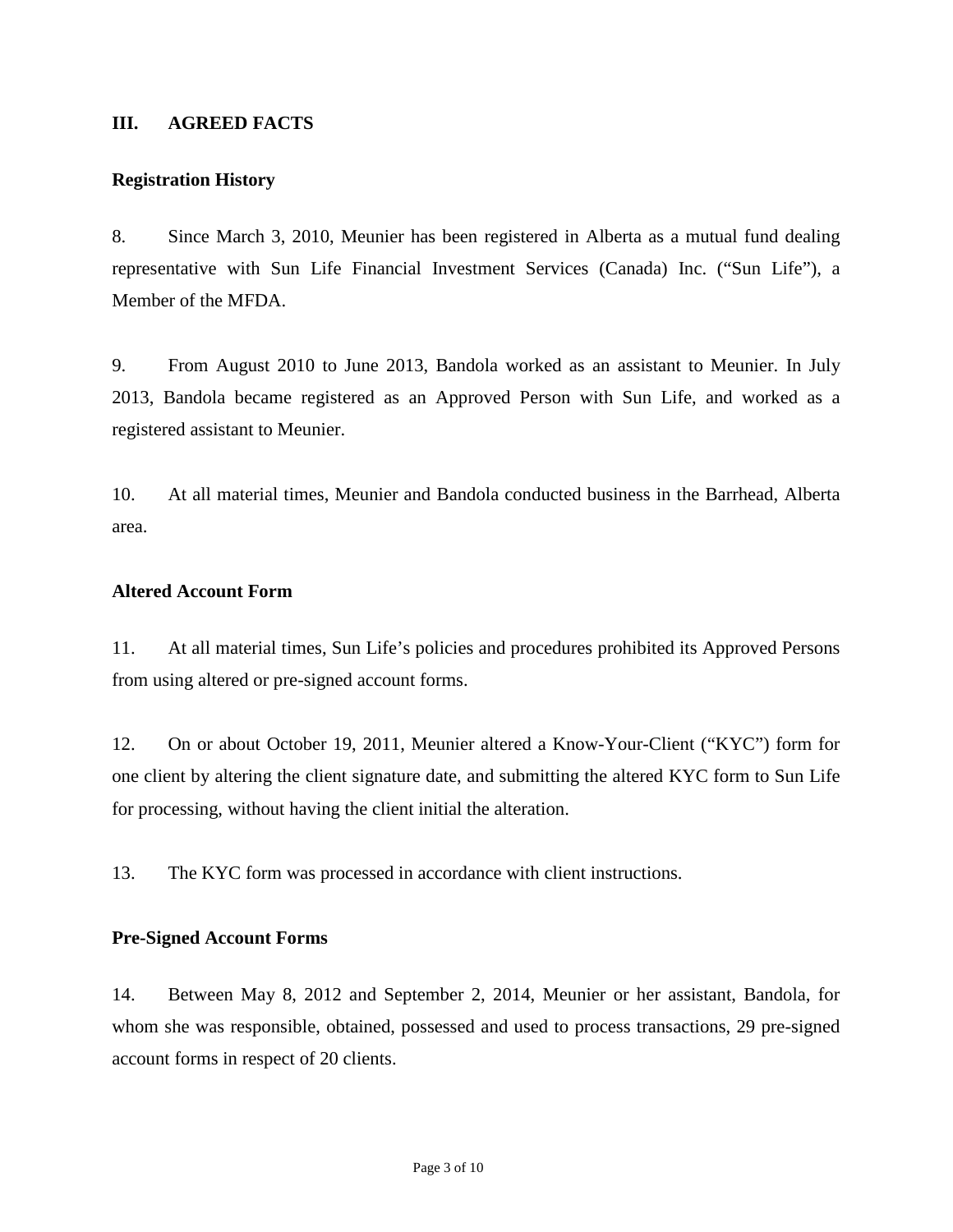- 15. The pre-signed forms were comprised of:
	- a) 3 Education Savings Plan Application Forms;
	- b) 3 KYC Forms;
	- c) 1 Limited Trade Authorization Form;
	- d) 2 Order Tickets;
	- e) 17 Pre-authorized Chequing (PAC) Forms;
	- f) 1 RESP Transfer Form; and
	- g) 2 Transfer Authorization for Registered Investments Forms.

16. Between February 3, 2014 and November 18, 2014, Bandola obtained, possessed and used to process transactions, 17 pre-signed account forms in respect of 10 clients.

17. The 17 pre-signed forms were comprised of:

- a) 3 Education Savings Plan Application Forms;
- b) 1 Limited Trade Authorization Form; and
- c) 13 Pre-authorized Chequing (PAC) Forms.

18. The Respondents obtained pre-signed forms for client convenience, or altered the form at issue in order to correct errors in the form.

#### **Member Response**

19. On May 20 and 21, 2015, Sun Life reviewed all of the client files maintained by Meunier and Bandola.

20. On June 30, 2015, Sun Life sent letters to all clients for whom pre-signed or altered forms were identified to determine whether Meunier and Bandola engaged in any unauthorized trading activity in the accounts of the clients. No clients responded to Sun Life.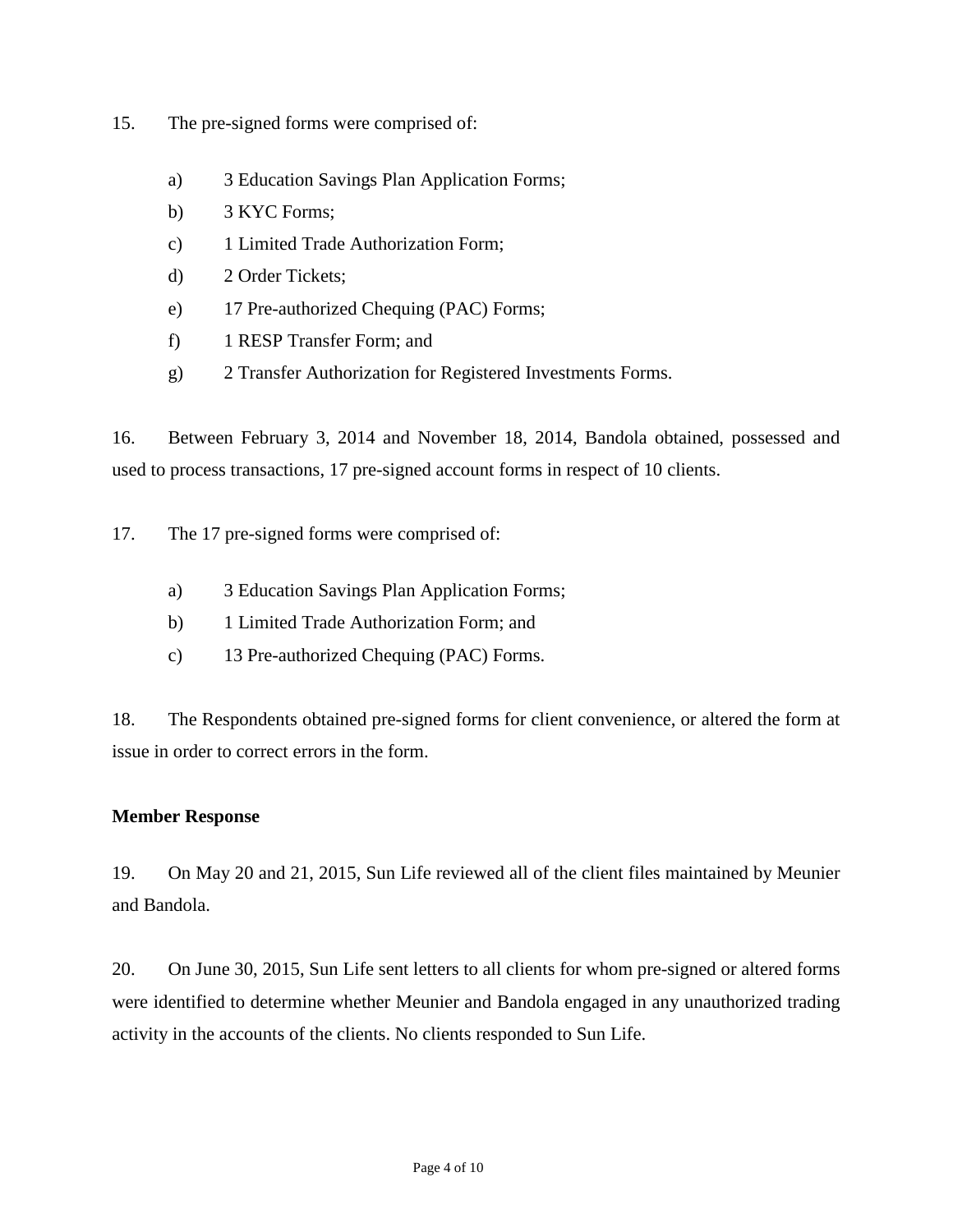21. Sun Life sent warning letters to Meunier and to Bandola on August 18, 2015, and August 24, 2015, respectively. Sun Life required that Meunier and Bandola successfully complete an industry course.

22. On August 24, 2015, Sun Life placed Meunier and Bandola under close supervision. Sun Life conducted random audits of the client accounts maintained by Meunier and Bandola, as well as quarterly audits of their branch office. Sun Life did not identify any compliance concerns.

## **Additional Factors**

23. The Respondents have no prior disciplinary history with the MFDA.

24. There is no evidence of client harm or lack of client authorization in this matter.

25. There is no evidence that the Respondents received any financial benefit from engaging in the misconduct beyond the commissions or fees to which they would have been ordinarily entitled had the transactions in the clients' accounts been carried out in the proper manner.

26. The Respondents have expressed remorse for their misconduct and have cooperated fully with Staff during the course of the investigation, and by agreeing to this settlement, have avoided the necessity of a full hearing on the merits.

## **IV. ADDITIONAL TERMS OF SETTLEMENT**

27. This settlement is agreed upon in accordance with section 24.4 of MFDA By-law No. 1 and Rules 14 and 15 of the MFDA Rules of Procedure.

28. The Settlement Agreement is subject to acceptance by the Hearing Panel which shall be sought at a hearing (the "Settlement Hearing"). At, or following the conclusion of, the Settlement Hearing, the Hearing Panel may either accept or reject the Settlement Agreement.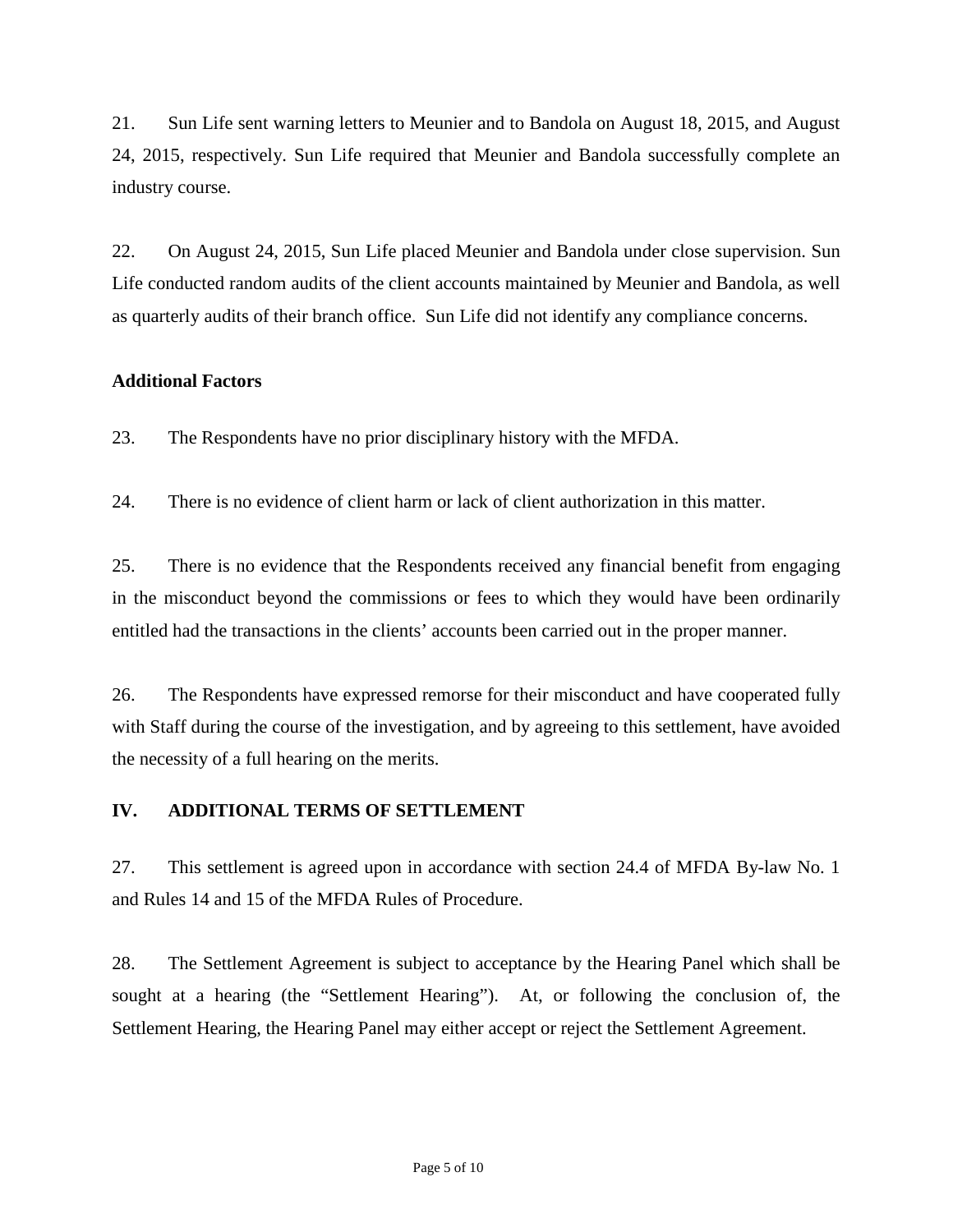29. The Settlement Agreement shall become effective and binding upon the Respondents and Staff as of the date of its acceptance by the Hearing Panel. Unless otherwise stated, any monetary penalties and costs imposed upon the Respondents are payable immediately, and any suspensions, revocations, prohibitions, conditions or other terms of the Settlement Agreement shall commence, upon the effective date of the Settlement Agreement.

30. Staff and the Respondents agree that if this Settlement Agreement is accepted by the Hearing Panel:

- a) the Settlement Agreement will constitute the entirety of the evidence to be submitted respecting the Respondents in this matter;
- b) the Respondents waive any rights to a full hearing, a review hearing before the Board of Directors of the MFDA or any securities commission with jurisdiction in the matter under its enabling legislation, or a judicial review or appeal of the matter before any court of competent jurisdiction;
- c) Staff will not initiate any proceeding under the By-laws of the MFDA against the Respondents in respect of the facts and the contraventions described in this Settlement Agreement. Nothing in this Settlement Agreement precludes Staff from investigating or initiating proceedings in respect of any facts and contraventions that are not set out in this Settlement Agreement. Furthermore, nothing in this Settlement Agreement shall relieve the Respondents from fulfilling any continuing regulatory obligations;
- d) the Respondents shall be deemed to have been penalized by the Hearing Panel pursuant to s. 24.1.2 of By-law No. 1 for the purpose of giving notice to the public thereof in accordance with s. 24.5 of By-law No. 1; and
- e) neither Staff nor the Respondents will make any public statement inconsistent with this Settlement Agreement. Nothing in this section is intended to restrict the Respondent from making full answer and defence to any civil or other proceedings against the Respondent.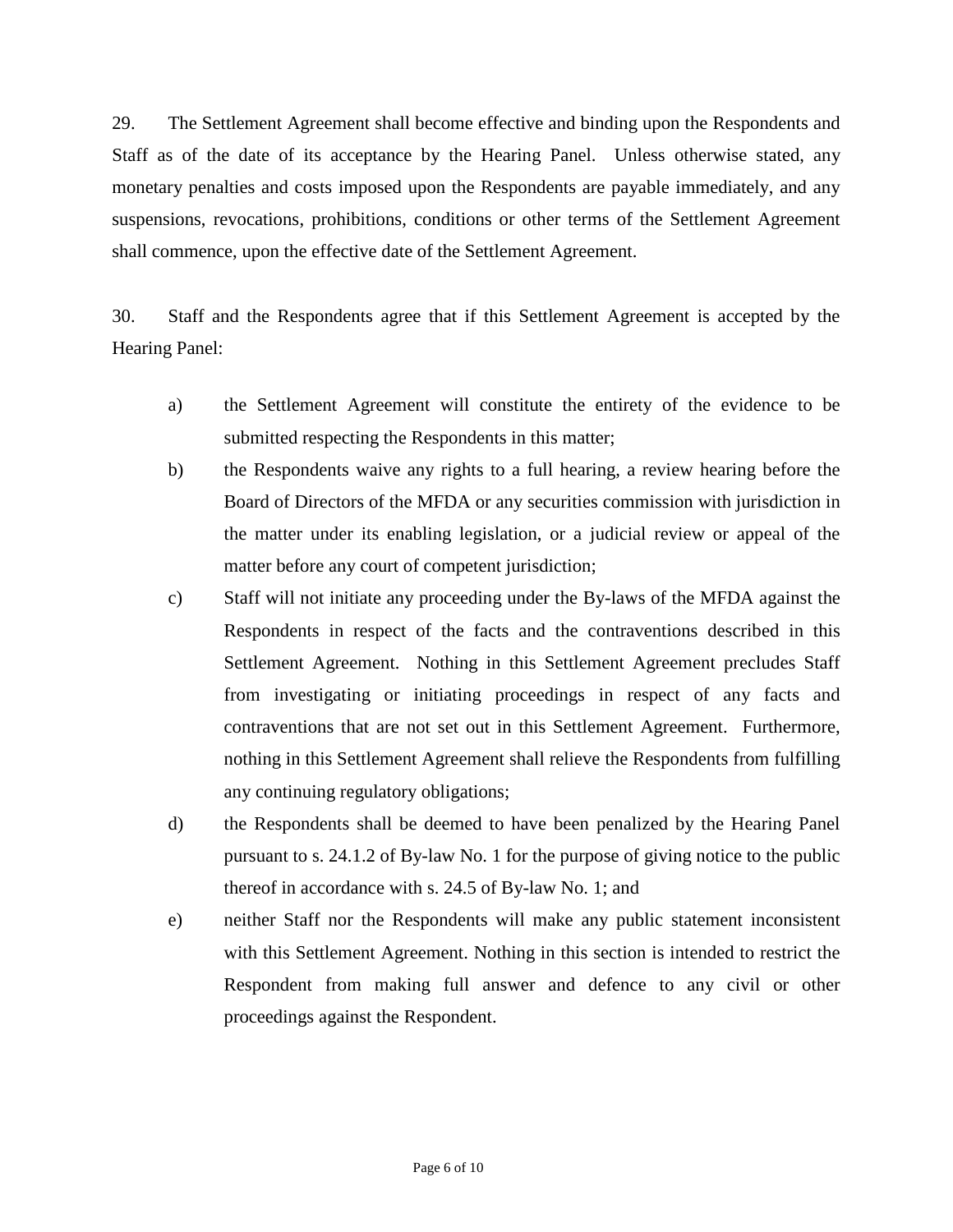31. If, for any reason, this Settlement Agreement is not accepted by the Hearing Panel, each of Staff and the Respondents will be entitled to any available proceedings, remedies and challenges, including proceeding to a disciplinary hearing pursuant to sections 20 and 24 of Bylaw No. 1, unaffected by the Settlement Agreement or the settlement negotiations.

32. Staff and the Respondents agree that the terms of the Settlement Agreement, including the attached Schedule "A", will be released to the public only if and when the Settlement Agreement is accepted by the Hearing Panel.

33. The Settlement Agreement may be signed in one or more counterparts which together shall constitute a binding agreement. A facsimile copy of any signature shall be effective as an original signature.

**DATED** this  $16^{th}$  day of August, 2016.

"Jacqueline Ann Meunier" Jacqueline Ann Meunier

"KA" KA

Witness Signature Witness – Print Name

"Lori Gay Bandola" Lori Gay Bandola

"KA" KA Witness Signature Witness – Print Name

"Shaun Devlin" Staff of the MFDA Per: Shaun Devlin Senior Vice-President, Member Regulation – Enforcement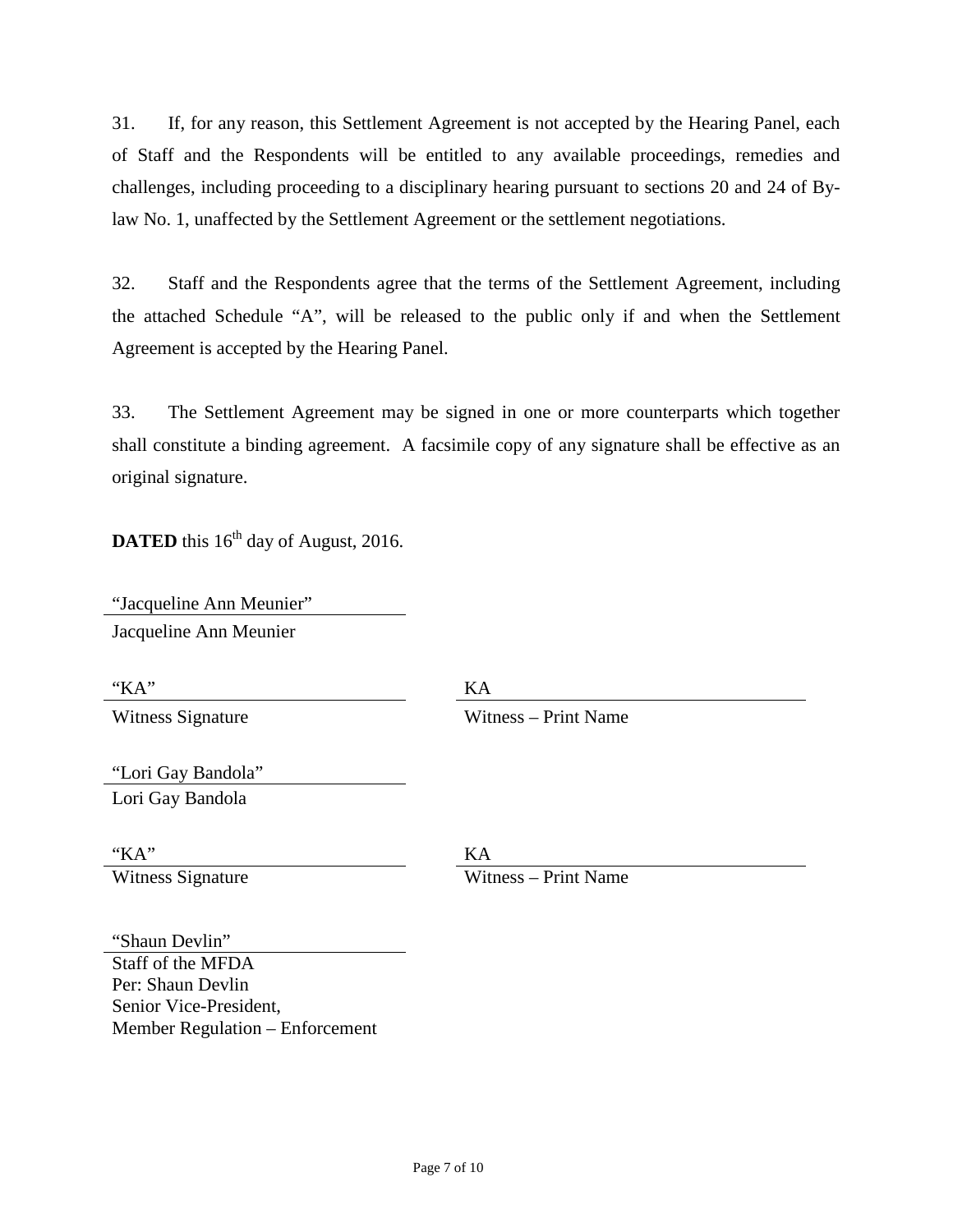**Schedule "A"**

**Order**

**File No. 201657**

**MFDA** 

**Mutual Fund Dealers Association of Canada** Association canadienne des courtiers de fonds mutuels

## **IN THE MATTER OF A SETTLEMENT HEARING PURSUANT TO SECTION 24.4 OF BY-LAW NO. 1 OF THE MUTUAL FUND DEALERS ASSOCIATION OF CANADA**

**Re: Jacqueline Ann Meunier and Lori Gay Bandola**

# **ORDER**

**WHEREAS** on August 2, 2016, the Mutual Fund Dealers Association of Canada (the "MFDA") issued a Notice of Settlement Hearing pursuant to section 24.4 of By-law No. 1 in respect of Jacqueline Ann Meunier ("Meunier") and Lori Gay Bandola ("Bandola", together the "Respondents");

**AND WHEREAS** the Respondents entered into a settlement agreement with Staff of the MFDA, dated [date] (the "Settlement Agreement"), in which the Respondents agreed to a proposed settlement of matters for which the Respondent could be disciplined pursuant to ss. 20 and 24.1 of By-law No. 1;

**AND WHEREAS** the Hearing Panel is of the opinion that the Respondent:

a) on or about October 19, 2011, Meunier altered and used to process a transaction, one client account form by altering information on the client account form without having the client initial the alteration, contrary to MFDA Rule 2.1.1;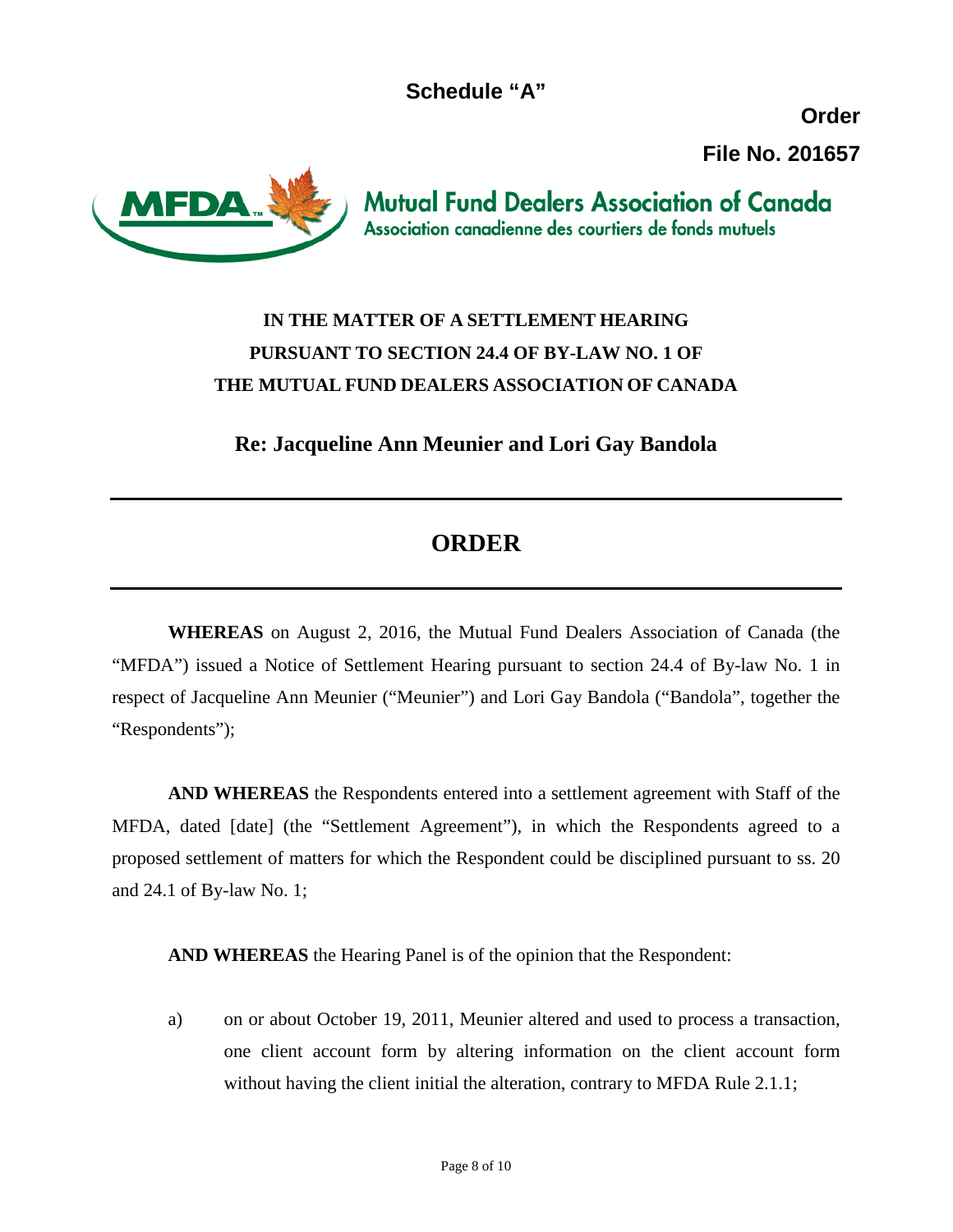- b) between May 8, 2012 and September 2, 2014, Meunier, or her assistant for whom she was responsible, obtained, possessed and used to process transactions, 29 presigned account forms in respect of 20 clients, contrary to MFDA Rule 2.1.1 and
- c) between February 3, 2014 and November 18, 2014, Bandola obtained, possessed and used to process transactions, 17 pre-signed account forms in respect of 10 clients, contrary to MFDA Rule 2.1.1.

**IT IS HEREBY ORDERED THAT** the Settlement Agreement is accepted, as a consequence of which:

1. Meunier shall pay a fine in the amount of \$8,500 upon acceptance of this Settlement Agreement, pursuant to section 24.1.1(b) of By-law No. 1;

2. Bandola shall pay a fine in the amount of \$5,000, pursuant to section 24.1.1(b) of By-law No. 1, payable as follows:

- i. \$3,000 upon acceptance of this Settlement Agreement;
- ii. \$1,000 by no later than three months from the date of the settlement hearing; and
- iii. \$1,000 by no later than six months from the date of the settlement hearing;

3. the Respondents shall jointly pay costs in the amount of \$2,500, pursuant to section 24.2 of By-law No. 1;

4. the Respondents shall in the future comply with MFDA Rule 2.1.1; and

5. If at any time a non-party to this proceeding, with the exception of the bodies set out in section 23 of MFDA By-law No. 1, requests production of or access to exhibits in this proceeding that contain personal information as defined by the MFDA Privacy Policy, then the MFDA Corporate Secretary shall not provide copies of or access to the requested exhibits to the non-party without first redacting from them any and all personal information, pursuant to Rules 1.8(2) and (5) of the MFDA *Rules of Procedure*.